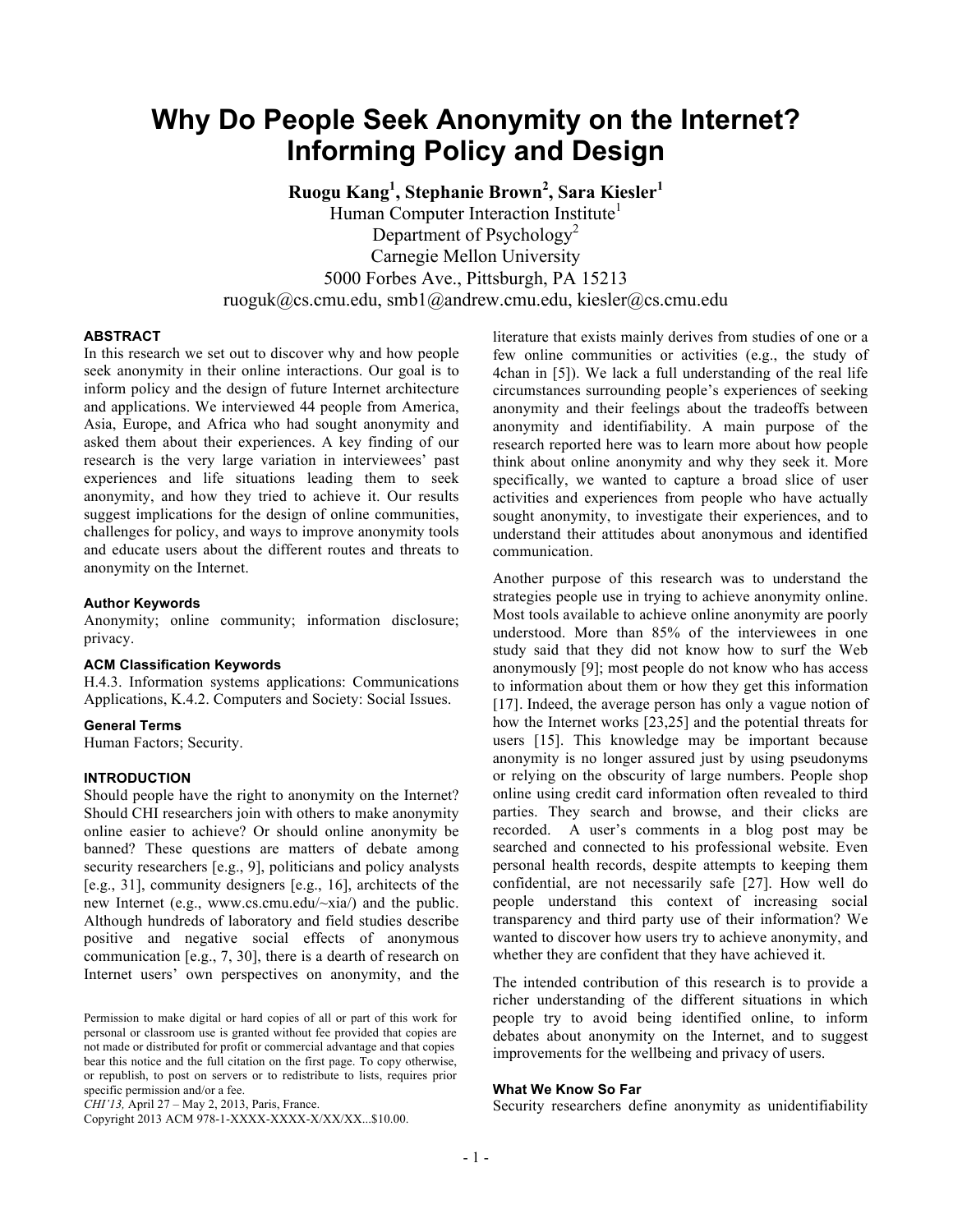"within a set of subjects" [24, p. 2]. The definition we use in this paper is based on Gary Marx's analysis [18]: being anonymous means a person cannot be identified according to any of seven dimensions of identity knowledge, that is, the person's legal name, location, pseudonyms that can be linked to the person's legal name or location, pseudonyms that cannot be linked to specific identity information but that provide other clues to identity, revealing patterns of behavior, membership in a social group, or information, items, or skills that indicate personal characteristics.

Internet users care a lot about their privacy, and surveys suggest they may have reasons to seek privacy by hiding their identity [1]. What we know about these reasons is derived mainly from studies of particular activities or groups who intentionally seek anonymity, including whistle blowers [12], members of stigmatized groups [20], people conducting sensitive searches [9], hackers [8], and lurkers [26].

Anonymity lifts inhibitions and can lead to unusual acts of kindness or generosity, or it can lead to misbehavior, such as harsh or rude language and acts that are illegal or harmful. [30]. People use the protection of anonymity to reduce the social risks of discussing unpopular opinions and taboo topics, and to create different personas online than they exhibit offline [3, 37].

We also can draw on the literature about the different ways people anonymize their Internet activities, including the use of proxy servers, Secure Sockets Layer technology, anonymous emailers, and cookie managers [33]. These options are used by comparatively few Internet users, despite their concerns about privacy and security [2,4,38]. People more often modify their own behavior to manage their identity presentations to other users, for instance, by falsifying their personal information or using multiple email accounts [6], or adjusting their profiles on social networks sites [32].

These studies suggest that attitudes about particular online communities or sites, technical barriers, and personal privacy preferences can help explain people's motivations to seek anonymity. However, to inform policy and design, we need a better understanding of the real life contexts that lead people to seek anonymity across different Internet activities, and their effectiveness in doing so. We therefore conducted interviews with people who had sought anonymity online to learn about their activities, their experiences, their knowledge, and their opinions of being anonymous online.

# **METHOD**

We recruited Internet users who said they had done something anonymously online in the past, and who volunteered for a confidential interview study. We conducted one-hour semi-structured remote interviews with them from October 2011 to March 2012 via cell phone, Skype or IM chat from an anonymous client. All chat logs and audio recordings were coded anonymously.

Because we did not have prior theory or hypotheses to test, we used a qualitative interview approach (see, for example, [11]). The interviews used a protocol with follow-up questions to explore answers in further detail [22]. The interviewer asked interviewees what activities they had done online anonymously, telling them that "anonymous" meant having no connection with personal information such as their legal name or persistent email address. For each activity, the interviewer asked interviewees why they wanted to be anonymous. Interviewees were prompted to give concrete examples of anonymous activities and the history of those activities. The interviewer asked them to describe the methods they used to achieve anonymity and to evaluate their level of anonymity when taking those actions (i.e., unidentifiable to the rest of the world, to some users on the site, to some of their friends, to website moderators, or to anyone outside the community).

In the second part of the interview, the interviewer asked interviewees about the activities they did using their real names or other personal information that identified them. They were asked why they used their real names for those activities. The interview ended by asking interviewees to evaluate the pros and cons of anonymous and identified communication online.

# **Participants**

We interviewed 44 participants, 23 women and 21 men. They were recruited using Amazon Mechanical Turk, Craigslist, and university forums. We told recruits that we were interested in online anonymity and asked them to participate if they had ever used the Internet anonymously. All of our interviewees said they used the Internet frequently, and had at least one prior experience with anonymous browsing or another type of anonymous online activity. Interviewees were from the United States (15), mainland China (14), Taiwan (9), Hong Kong (1), the Philippines (1), the United Kingdom (1), Romania (1), Greece (1), and Ethiopia (1). Their ages and occupations varied widely; there were students, employees, and retirees. Interviewees reported a range of technical computing skills from practically none to advanced; one interviewee was an IT manager and another had a university degree in network security.

# **Data Analysis**

All interviews were recorded, transcribed and translated into English. For interviews conducted in Mandarin Chinese, the original transcripts and the translated versions were coded separately and back translated. Discrepancies were resolved in discussion.

We performed qualitative data analysis using a grounded theory approach [10]. The data were coded in NVivo software. In the first stage of analysis, we performed open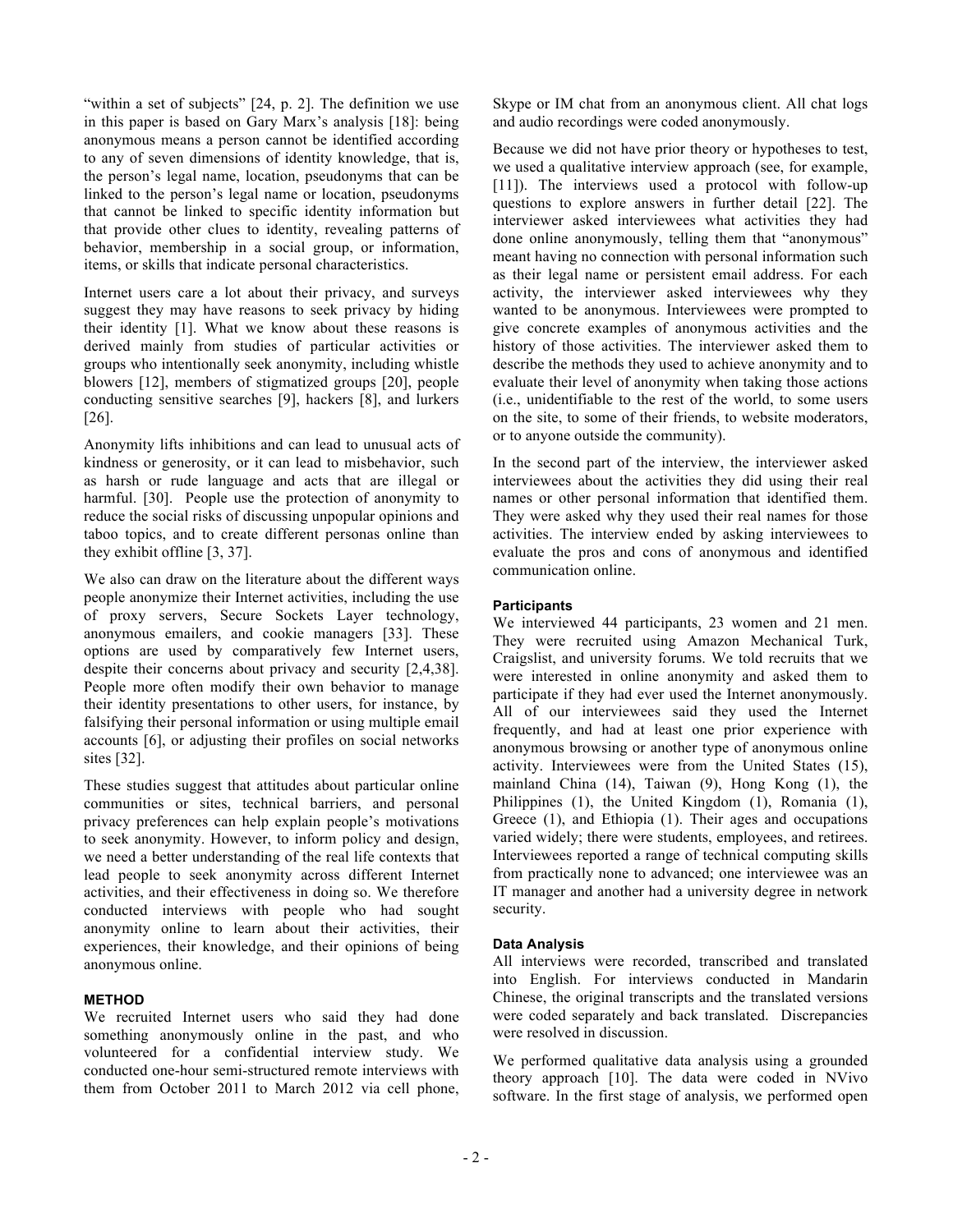coding, identifying anonymous activities, behaviors, and attitudes in the interview transcripts. Two coders independently coded the same subset of the interviews, discussed and resolved differences, and clarified code definitions. We then performed axial coding. We discussed the body of coded transcripts, and performed affinity diagramming to group similar concepts and generate connections. These were clustered into themes. We returned to the interviews to clarify ambiguous codes and to divide themes that were too broad into separate parts. We then examined the relationships between these thematic categories, looking for patterns in reported behaviors and motivations. We refined themes during the writing process.

# **RESULTS**

The interviewees described a myriad of unique anonymous activities on the Internet. A retired teacher created an anonymous online community for English learners to practice their language skills with each other. A Chinese student used anonymous social networking profiles to play good-natured tricks on his friends. Some interviewees used anonymity as a general online practice, but most used it judiciously, for particular kinds of online interactions.

About half of the interviewees (53%) used anonymity for illegal or malicious activities such as attacking or hacking others, or they engaged in socially undesirable activities like browsing sites depicting violence or pornography. Other socially undesirable activities included downloading files illegally, flaming others, 'peeping' others, or searching for others' personal information online. The line between illegality and undesirability was sometimes fuzzy, and many whose behavior was acceptable in some situations, for example, within a discussion forum, were fearful it would be unacceptable in others, for example, at work. It was also impossible to cleanly separate "bad guys" from "good guys" in our data because many of those who reported antisocial behaviors (e.g., behaviors that are unfriendly, antagonistic, or detrimental to social order) also reported prosocial behaviors (e.g., behaviors that are altruistic, or intended to help others).

#### **Instrumental and Social Anonymity**

Table 1 summarizes the various online activities that interviewees did anonymously. Sixty-one percent of the interviewees mentioned instrumental activities they did anonymously, including browsing websites and downloading files. Many search engines provide personalized search results and recommendations, but some interviewees browsed anonymously to avoid tailored results and access a wider range of information or to avoid personalized advertising. Some interviewees browsed anonymously because they felt that registering or logging in was unnecessary and only benefited a company.

# *Anonymous social activities*

Ninety-three percent of the interviewees reported

anonymous social interactions online. Some anonymous social activities were idiosyncratic, seemingly done for fun or amusement. An interviewee in mainland China created a fictitious profile on a social networking site to play a trick on a friend.

*I created a profile similar to my friend's profile on Renren.com. Then I added all the contacts from his 'friends' list, and posted some funny updates daily … since he was on good terms with me, I liked to play tricks on him. He did that to me too.* (#30)

Many anonymous social activities, however, were associated with groups. Anonymity can make it difficult for people to establish trust or get credit for one's contributions in groups, and may hinder online community building [16]. Our interviewees generally agreed that these were benefits of identifiability. Nonetheless, more than half of our interviewees were anonymously involved in various online interest groups, mostly hobby groups on topics such as fiction, music, pets, games, technology, and sports. One popular reason for anonymity was that the norm of those groups was to be anonymous. In a few cases, the group had an implicit or explicit membership standard that encouraged anonymity in those who did not conform. For instance, interviewee #27 joined a Japanese video sharing

| Type of anonymous activity                                 | Number of<br>interviewees<br>$(N = 44)$ |  |
|------------------------------------------------------------|-----------------------------------------|--|
| Instrumental Anonymous Activities (61% of<br>interviewees) |                                         |  |
| Filesharing and downloading                                | $18(41\%)$                              |  |
| Browsing and searching for<br>information                  | 18 $(41\%)$                             |  |
| Social Anonymous Activities (93% of interviewees)          |                                         |  |
| Participating in special interest groups                   | 25(57%)                                 |  |
| Social networking                                          | 24 (55%)                                |  |
| Sharing art or work                                        | 20 (45%)                                |  |
| Exchanging help and support                                | 16(36%)                                 |  |
| Buying and selling                                         | 13 (30%)                                |  |
| Discussing or being involved in<br>politics                | $9(20\%)$                               |  |
| Reviewing and recommending                                 | 4(9%)                                   |  |

**Table 1. Types of anonymous activities**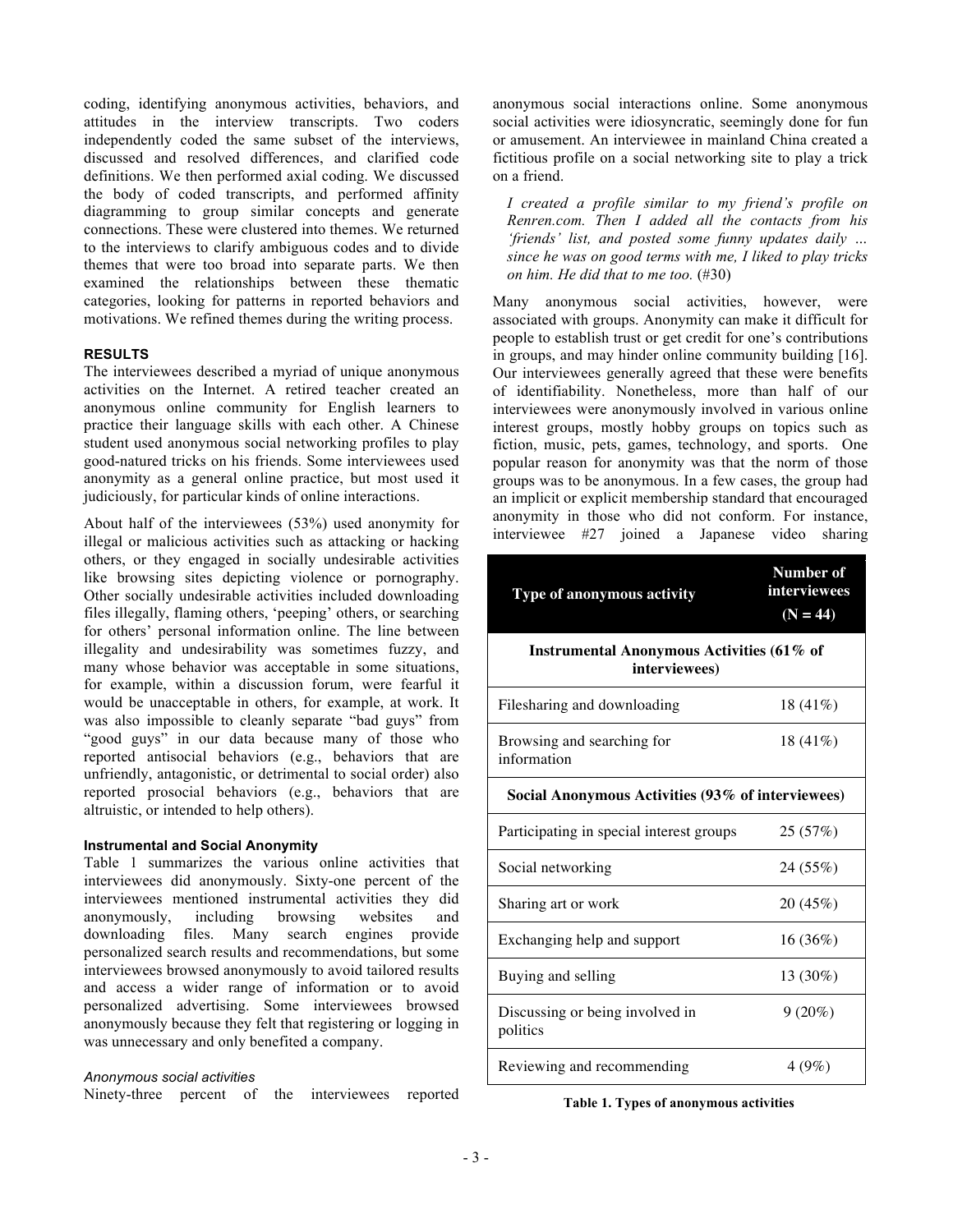community anonymously to hide his American identity, because the community excluded foreigners.

Although social networking generally requires using one's real identity, half of our interviewees reported using fictitious profiles to go on social networking or dating sites, or used false personal information when chatting online. Some interviewees used different social network profiles to separate the information they shared with different groups of people. A teacher (#17) was very active in a fandom group, and often posted fan fiction online. She wanted to keep in touch with other members of that community, but she was afraid that she might be criticized if her family or her boss found out about her writing because it was not "real" fiction. She therefore maintained two Facebook accounts, one under her real name for family and coworkers and one under a fictitious name for fandom friends.

Nearly half of the interviewees reported posting original artwork, photographs, videos, and writing online to share with others and receive feedback. We expected interviewees to attach their real names to original works to gain status and reputation, but many interviewees chose instead to sacrifice recognition to avoid links to their offline life. Interviewee #1 participated in various online music communities every week. She always posted her songs anonymously so that no one at work would find them and judge her by them.

*The reason I won't use my real name is to not connect my real life with the online community… I don't want my supervisors and colleagues to know about the other side of my life, since that may make my image look bad.* (#1)

Interviewees who posted original work also sought anonymity to manage their online interactions. One artist told us that he built a reputation in online communities by posting his works under a consistent pseudonym, although he wasn't sure that counted as being recognized for his work. He also explained that he preferred not to log into his account at all when reviewing other people's work.

*When I post critiques I tend to be rather harsh…. [I'm afraid of] being targeted by someone who can't take a critique, so they might decide to try to find my alias on other art sites, and troll me in return.* (#24)

Consistent with McKenna and Bargh [20], some interviewees sought help in online support groups anonymously. Some joined online domestic abuse or parenting support groups. Others went to forums to ask questions about finances or gaming. In addition, some interviewees provided support or help to others anonymously. Interviewees chose to be anonymous to preserve their public or self-image, or to manage their online relationships. The same interviewee who liked to play tricks on his friend told us that he also visited technology forums and helped people solve technical issues. He was happy to help, but sought to avoid unwanted commitments.

*Once I helped a guy solve a problem, then he asked my real identity and kept coming back to me. It was hard to refuse him since he knew who I was. I don't like this kind of thing being turned into an obligation.* (#30)

Thirteen interviewees mentioned buying or selling products or services with other users. Nine lived in Asian countries where BBS or forums allow people to purchase goods from other users anonymously. Four interviewees from the West also bought and sold goods online. Of these four, two mentioned using fictitious information to buy and sell items on Craigslist to avoid being identified or tracked down by online predators. The other two said they typically used their real information to pay a seller using a credit card, but sometimes they initially communicated with the seller under a pseudonym.

Nine interviewees joined political discussions on anonymous forums to contribute their views and debate with other users. Some also engaged in anonymous online voting, made online donations, or participated in social protests. Interviewees from several different countries mentioned browsing news sites and political blogs and forums anonymously to access information from blocked sites and to protect themselves from social censure or legal consequences.

Four participants anonymously posted their views about products and services. They mentioned their concerns about not knowing who would access their reviews and having their reviews stored online forever. They sought anonymity to avoid negative reactions from the subjects of the reviews or from people with opposing views. One woman explained that she always signed her postal letters with her real name because they were addressed to one person or organization, but that she preferred to write anonymously when online.

*I posted a very bad review [of a restaurant]. And I guess I did that [anonymously]. I live in a small town, so I certainly didn't want to put my real name, although I would have no problem speaking face-to-face with the restaurant owner … If you speak to somebody face-toface, you know who you spoke to. But when it's online, you're really potentially speaking to billions of people, and the information will last.* (#21)

In sum, we identified a variety of instrumental and social online activities that people did anonymously. Consistent with prior work, people preferred to be anonymous when seeking help or doing other activities that might make them seem socially undesirable or needy, such as when they were using online dating sites or asking for support in groups, but we also found that people pursued anonymous activities when being identified might expose to them to personal threat.

# **Personal threat models**

When interviewees told us about an activity they did anonymously online, we asked them their reasons for doing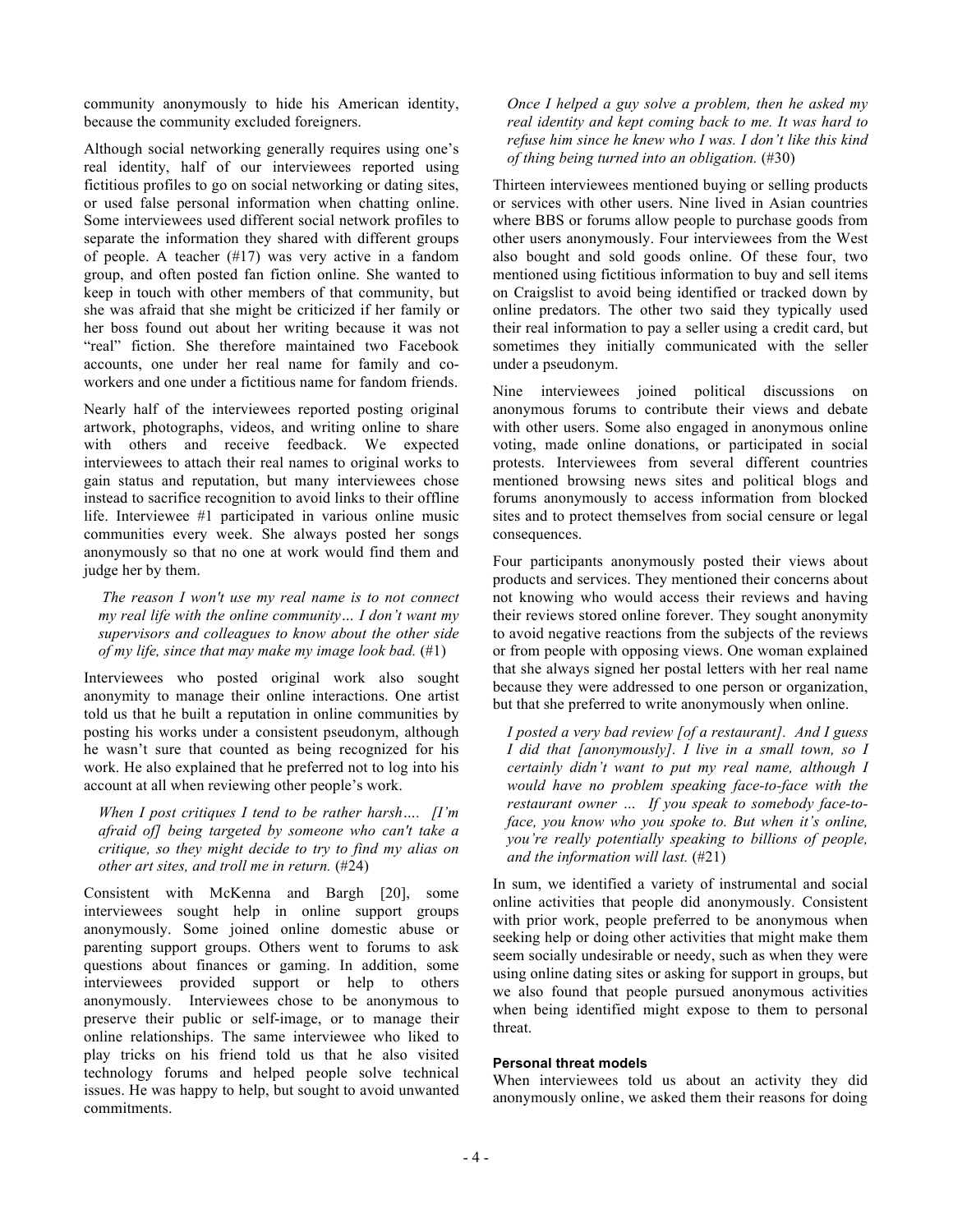so. Many answers reflected a personal "threat model" of persons or organizations. Frequently, the source of threat lay outside the particular activity, site, or group in which the person sought anonymity. Personal threat fell into five categories: online predators, organizations, known others, other users on the site or in the community, and unknown others.

Online predators included criminals, hackers, scammers, stalkers, and malicious online vendors. Fear of identity theft and spam was the main concern of those who made online sales or purchases with credit cards or account information. Fear of stalking or harassment was a major motivation for hiding one's identity when chatting, posting on forums, and building social networks.

Organizations that posed a threat included government and business organizations. Government was a threat because it has the power to identify and punish illegal, subversive, or undesirable online activity. Interviewees who told us about illegal downloading or filesharing were concerned with avoiding exposure and arrest. Companies were a threat because they could reuse or sell information to marketers and spammers.

People that the interviewees knew in real life were sometimes named as a threat, mostly as a precaution but sometimes because of a past negative experience. Among those named were specific family members, friends, employers, teachers, co-workers, supervisors, classmates, current significant others, and previous romantic partners. Anonymity was particularly a concern for people who wished to avoid harassment from estranged or controlling parents, former friends, or previous romantic partners.

Other users on a site or in the community could also be considered a threat. For example, a Taiwanese blogger told us that he used to maintain a blog. When he stopped posting for a while in order to keep some personal information private, his friends on the site kept looking for him and asking about his life. This was a source of stress for him.

*Those online friends know what your life looks like, but then suddenly if you don't talk with anyone, or just disappear, then everyone would ask what had happened to you. This is a huge pressure to me.* (#36)

Finally, interviewees also mentioned nonspecific malicious entities that they felt were lurking online. Thirty-nine percent of interviewees expressed the attitude that revealing personal information online is "dangerous" without any specific threat in mind. A college student who participated in technology and gaming forums lurked almost all the time, manually changed his IP sometimes, and used multiple email accounts, but rarely had any specific threat to hide from.

*If I do something stupid online I want to be prepared... It's just like when you prepare for a disaster, you don't know what disaster is going to strike*. (#10)

In sum, interviewees' personal threat models generally involved protection and privacy from other people and groups; they were either attacker-centric or relationshipprotective, as compared with the more typical softwarecentric model (e.g., STRIDE) used in computer security analysis (e.g., [13]). Participants sought to protect themselves from real-world threats such as getting arrested, physical attacks on themselves or their families, stalking, harassment, and loss of property or jobs. They also feared online attacks, including online harassment, trolling, and flaming. They used anonymity to prevent potential privacy leaks, expressing concerns that once their information was online, it would be stored permanently and anyone could access it. One 4chan user almost always posted anonymously, because he felt that any information he shared online would be out of his hands.

*To a large degree, you cannot control who views, accesses, or uses any data you put on the Internet … the Internet never forgets.* (#12)

Other interviewees made similar statements.

*The Internet is sticky - pages stay up, info stays up, etc.*  (#16)

*I have no clue where [personal information] goes or how people could access it.* (#25)

# *Motivations other than threat*

The literature in social psychology and online communities has described motivations for anonymity that are less about threat *per se* than about the emotional effects of anonymity and ways that anonymity can help people manage their social relationships online [20]. In accord with this literature, a few of our interviewees said that using a pseudonym or fictional identity made them feel "cool" or "sophisticated." Some mentioned feeling more relaxed talking to anonymous strangers than to friends. One student told us that he sometimes added random people to his online chat list to talk about things that bothered him.

*When I'm talking to someone else and neither of us knows who the other person is, there's no apprehension. Whatever you want to say, you can just say it; you can go ahead and vent some of your frustrations.* (#31)

# **Strategies for attaining anonymity**

Participants reported using both technical and behavioral strategies to achieve anonymity. The most commonly used technical method was to change one's IP address. Interviewees used proxy servers, VPNs, and anonymizing systems like Tor to hide their home IP address, or they changed their IP address manually. Two interviewees used proxy servers every time they went online, and 15 interviewees applied proxies when participating in potentially compromising activities such as torrenting, accessing blocked sites, revealing sensitive information, or browsing special forums (e.g., about hacking, politics, or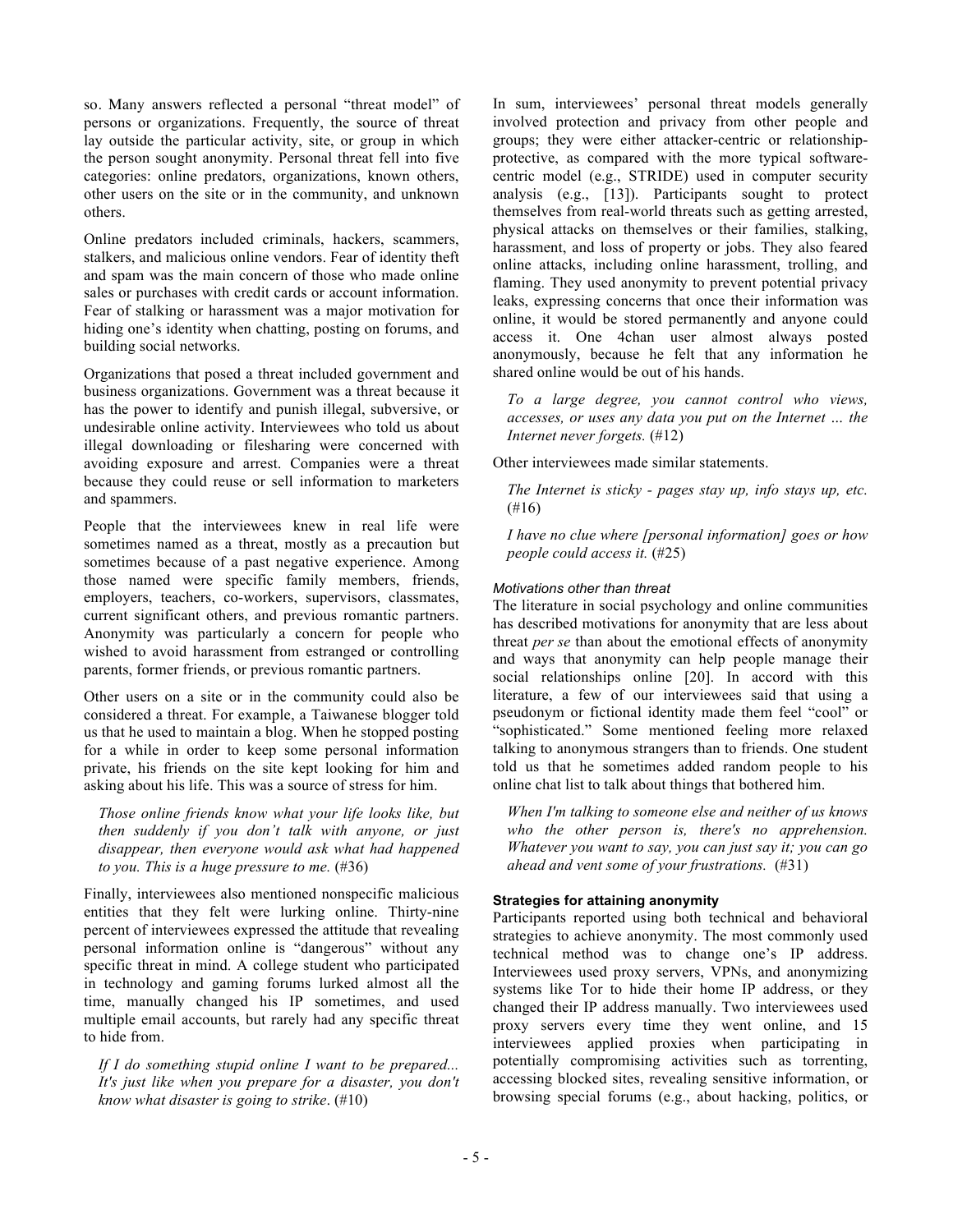health). Those with more advanced technical skills used encryption to protect their information. For users with lower technical abilities, one commonly used method was to change browser settings or website-specific privacy settings to control which other users had access to their profiles. Most, however, said they did not bother because, as one interviewee explained, the tools *"are quite a bit of trouble to use.*" (#13)

All interviewees, regardless of their technical expertise, used behavioral methods to hide their identity. Half of the interviewees obtained anonymity within online communities by not participating. They also limited the information they shared online. Sixteen interviewees reported sharing false information to maintain their anonymity—providing a fictitious name, using a false profile photo, and inventing biographical information when other users asked for personal information.

We asked interviewees how effectively they had achieved anonymity. We did not quiz them on their understanding of the Internet, but many interviewees revealed an incorrect or incomplete understanding of the Internet and anonymity. For example, when discussing the private browsing function of a web browser, interviewee #8 said she was not sure whether it erased her traces from the computer she was using or from the website she visited. Interviewees also confused social anonymity (e.g., hiding name, location, occupation, and so forth) with technical anonymity (e.g., hiding IP address or computer information). Many did not understand that one can be anonymous within a particular group or application but not anonymous to the ISP**.** 

A few possessed greater understanding of the Internet and distinguished between what members of a community knew and what might be discovered about their Internet behavior more generally. For instance, interviewee #21 said she was unidentifiable in a particular online community because of the steps she took to protect her identity (using a specific pseudonym for that community, and not revealing personal information to others), but she also said that there is no true anonymity on the Internet because anyone with technical expertise could find out who she was.

# *User-defined anonymity and full anonymity*

Under Marx's definition of anonymity, we found that few achieved full anonymity even when they claimed to do so. Most participants did not reveal their real name or location, and many participants mentioned using pseudonyms to hide their identity, which use would afford incomplete protection. A few participants said that they used variations of their names  $(\#2, \#9)$  or something important to them (#10) in their pseudonyms, and they were aware that some other users or website administrators could identify their real identity from their pseudonyms. Other participants purposefully used one-time or unique pseudonyms in their attempts to be anonymous (e.g., a Taiwanese blogger, #41, used a website to generate a temporary email address for

website registration). Some people reported creating separate identities in different online communities to prevent their friends in one group from learning of their membership in another group. For example, the fandom enthusiast (#16) used a consistent pseudonym for all fandom-related activities that were "unconnected with my real name." Some others, however, used the same identification information across communities or platforms, which would provide clues to their real identity. Only a few participants were aware that subtle patterns of behavior across time and applications could identify them. The moreaware fandom enthusiast employed different communication patterns when talking with her online friends and her friends in real life. One participant (#12) said that revealing his expertise could identify him. He explained that he maintained a variety of detailed personas, one for each of his unique skill sets, in order to share his expertise without compromising his anonymity.

# **Factors in the decision to be anonymous**

Our study examined users' experiences and understanding of online anonymity. From the narratives interviewees told, we gained some insight into their decision making processes for choosing anonymity over revealing their real identity.

The prior literature cited earlier suggests three factors that may lead people to seek anonymity. These include technical constraints and misunderstanding of the Internet, the online community context, and personal privacy preferences (e.g., [34]). Our interviews with people about their experiences of seeking anonymity exposed two other important factors that influenced their activities and their strategies for attaining anonymity: their prior negative experiences, and their desire to manage the boundaries between their online and offline worlds.

# *The role of prior experience*

Prior negative experiences influenced interviewees' perceptions of how using their real identity might pose a threat and how anonymity would protect them from future threats. Fifteen interviewees used anonymity because of a prior unpleasant or frightening experience. A European woman told us she used false information in every online activity she participated in because she was once lured to another country by online criminals who pretended to offer her a job. She escaped, but the experience was terrifying.

*My life was in danger… I was even afraid to go on the Internet at that time. But... I learned a lot of things about the Internet, and the most important, you don't have to use real information about yourself.* (#19)

Two of our interviewees had been victims of a "human flesh search" [35]. Interviewee #6 told us about a stalker who searched for her personal information using her username on a BBS. The stalker was able to trace that username to many of her other online activities, including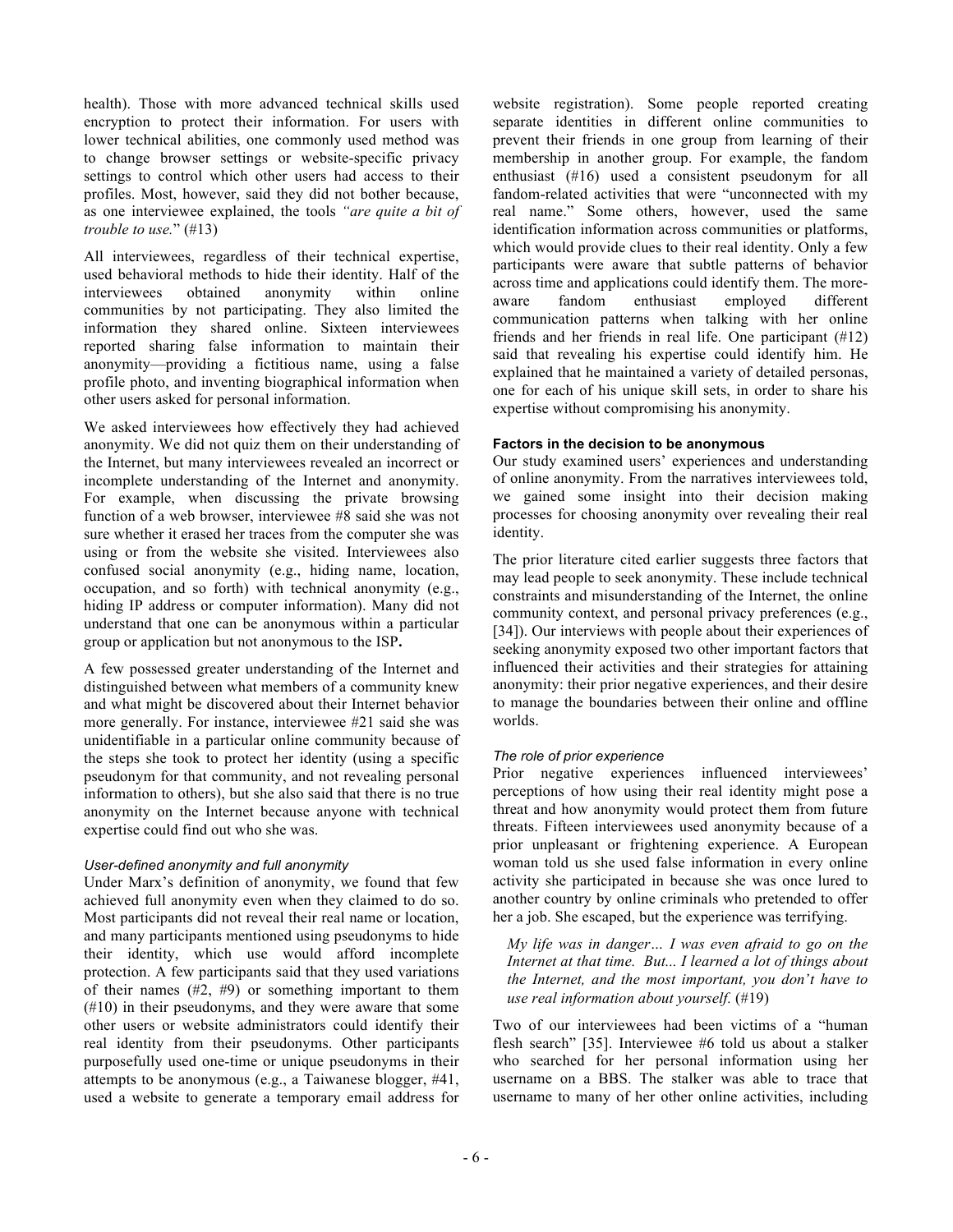the forums she visited and the comments she had posted. After the incident, this interviewee created unique usernames for each of her accounts on different sites. Another interviewee was a graduate student (#40) who published some damaging information about a university president candidate on a forum. The candidate's supporters retaliated by exposing all of the student's personal information, including his real name, school, and department, and then spreading a false rumor that he was not a real student.

Friends' or other users' prior experiences also influenced people's decisions. For example, a Chinese woman who always shopped online using fake identity said,

*Actually I'd used my real name before, but I heard of stories like this: a retailer received a bad review, so she posted the buyer's identity information to the web and said some very bad things about the buyer. So I started to use fake names.* (#8)

Having been attacked in the past was not correlated with using a more effective or technical method for attaining anonymity. Many interviewees did not have the technical skills to avoid detection. The woman who had been lured overseas by online criminals began to change her Internet service provider every six months, believing that this action anonymized her on the Internet.

# *Managing boundaries*

Interviewees' decisions to seek anonymity were often influenced by their desire to control and manage the boundaries between their different social networks, groups, and environments. Interviewees often sought anonymity to prevent conflict with friends or family, to maintain a professional public image, or to avoid government attention. They wanted to preserve separate identities in real life and online, in different online groups, and in different real life groups. The fan fiction writer with multiple Facebook accounts told us that anonymity was particularly important to her because her writing sometimes contained adult content. As her job involved working with children, she was afraid that people would censure her if they found out she had authored erotic fiction.

*When you work with kids, a lot of people feel like you don't have a right to a personal life. You have to be a role model at all times, even when you're not at work.* (#17)

Twelve interviewees viewed anonymity as a way to protect their real-life relationships. Potential risks to relationships included opposing views, conflicts of interest, and loss of trust. One Chinese interviewee said that she felt less reluctant to post her political opinions on anonymous forums than on social networking sites where friends could identify her posts.

*I've some friends who do not agree with my views. Sometimes I criticized the government on Renren.com.* 

*Then these friends would argue with me under my post. I didn't want our friendship to be affected, so I didn't want to express my views under my real name again.* (#3)

Ninety-two percent of the interviewees who talked about anonymity as a way to protect their real-life relationships were from Eastern countries. We speculate that the relational benefits of anonymity might be more important for members of Eastern cultures, consistent with the literature on communal societies and collectivism in Eastern cultures [14].

Some interviewees wished to create boundaries between different online activities. One interviewee had frequented a website about preparing for zombie attacks. Because some of the members liked to post pictures of the weapons they owned, he was more cautious about disclosing personal information on that site than on the game sites he visited:

*In my head, there's a big difference between video game enthusiasts and firearm enthusiasts... whenever I was interacting with the firearm enthusiasts, I wanted that extra level of protection. Not that I thought everyone was bad... I just happen to know all the guns they own.* (#13)

Interviewees who liked to express different social identities in different online settings often created and maintained multiple IDs and personas to reflect how they wanted to appear to work contacts, family and friends, or other members of their online communities. They sought to keep these personas separate by maintaining separate profiles and social circles. One woman (#16) maintained separate email, Facebook, and Twitter accounts for fandom activities and for communicating with real-life friends and colleagues. Another interviewee (#36) told us he kept two Flickr accounts, one for his friends and another he used only to share photos with his parents and older relatives.

Interviewees also used anonymity to manage restrictions in the online environment such as government policies that blocked content. When the websites that participants wanted to browse violated government policy restrictions, interviewees sometimes chose to browse anonymously. Other interviewees in this situation, however, decided not to be anonymous in order to appear "normal" (see [28]). One man told us that he liked to visit subversive websites out of curiosity but would never register or post for fear of drawing government suspicion.

*I just want to be perceived as a harmless voyeur of this stuff, because to me it's like spy novel stuff, and.... I don't have the money to defend myself if some overzealous cyberauthority sees me doing more than browsing.* (#22)

Prior experiences and the wish to control and manage the boundaries of their social worlds influenced how interviewees thought about the costs and benefits of anonymity and identifiability.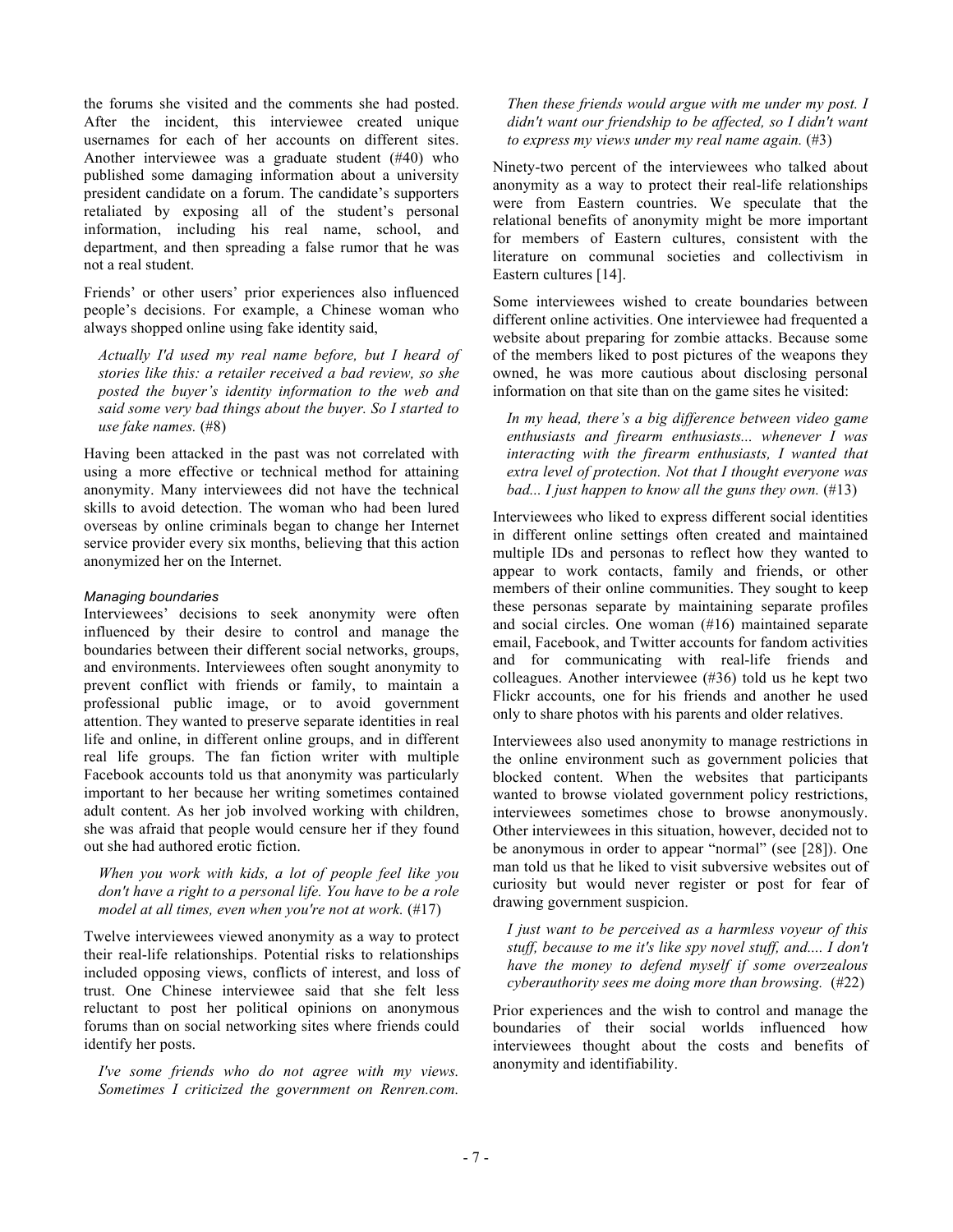| Category                    | <b>Advantages of being anonymous</b>                                                                                               | <b>Advantages of being identified</b>                                                             |
|-----------------------------|------------------------------------------------------------------------------------------------------------------------------------|---------------------------------------------------------------------------------------------------|
| <b>Social connections</b>   | Avoid disliked others<br>Avoid commitment to the community<br>Lower barrier to new relationships<br>Protect others one cares about | Connect to real life friends<br>Have stronger social connections<br>Encourages more participation |
| <b>Reputation and trust</b> | Give honest rating/recommendation                                                                                                  | Good for reputation building<br>Gain trust from other users                                       |
| <b>Image building</b>       | Have control over personal image<br>Avoid embarrassment /judgment<br>/criticism                                                    | Avoid harsh criticism<br>Consistent with self-image                                               |
| <b>Emotional benefit</b>    | Feel relax and comfortable<br>Feel cool and sophisticated                                                                          | Feel real, integrated<br>Feel closer to people                                                    |
| <b>Express opinion</b>      | Feel free to express views                                                                                                         | Avoid irresponsible behavior                                                                      |
| Privacy                     | Have more control over personal<br>information disclosure                                                                          | Look innocent                                                                                     |
| <b>Security</b>             | Protect personal safety<br>Avoid legal repercussion/spam/stalk/lost<br>of property                                                 | Hide in the crowd                                                                                 |
| <b>Ease of use</b>          | Saves effort to log in                                                                                                             | Easy to remember account                                                                          |

**Table 2. Perceived tradeoffs of being anonymous vs. being identified**

# **Tradeoffs between anonymity and identifiability**

# **DISCUSSION**

Nearly all of our interviewees (86%) held both positive and negative attitudes about anonymity. Two advocated anonymity as a right and felt that it was essential to privacy and security in the digital age. Twelve said that anonymity could be misused and could allow irresponsible behavior without consequences for the perpetrators, but would not give up their rights to be anonymous because of their own situations.

Ten interviewees thought seeking anonymity as a general online strategy was a futile pursuit because advances in computing and use of digital data have made anonymity virtually impossible across applications. These participants were concerned about hackers, the government, and unknown others capturing their IP address and tracking them down. They expressed concerns about personal information being used by third parties such as proxy or torrent server owners. One government employee felt very strongly that although anonymity is essential for privacy and security, it is exceedingly difficult to achieve:

*We, to a large degree, live in a post-privacy world, where if you know how, you can find out anything about anyone*. (#12)

Table 2 summarizes the balance of factors that interviewees recalled retrospectively about their choice to be anonymous or identified. Tradeoffs included expanding the diversity of their Internet associations versus protecting their image and relationships, freely expressing their opinions versus maintaining their credibility, and getting useful, personalized recommendations versus receiving spam.

The Internet increasingly reveals much about people to each other and to third parties [29]. This trend makes it more pressing that we decide whether anonymity should be easier or more difficult to attain, and whether the usability of anonymity tools should be improved.

# **Policy and design questions**

Our results show that people from all walks of life had reason, at one time or another, to seek anonymity. A main policy tradeoff is that discouraging anonymity will discourage malicious behavior (about half of the incidents in our data) but will also discourage people from engaging in creative, helpful, and harmless online activities that they might otherwise pursue. Many people would be prevented from managing personal threat and their social boundaries because identifiability increases the bleeding of social information across time, place, and group.

Current Internet design allows for anonymity at the application level (e.g., within a website), but anonymity across applications (especially in some countries) is very difficult to achieve for most users. Further, the demographic information or content that users reveal can be linked across applications and cause them to be identified even if their legal name, email address, and IP address are hidden. An important policy question is whether Internet users should have stronger controls on their levels of anonymity, and whether the risks of anonymity outweigh its benefits. In this paper, we examined only the risks and benefits for individuals rather than for communities or the society as a whole. Recent world events, such as the rapid spread of a viral incendiary video, suggest that the freedom of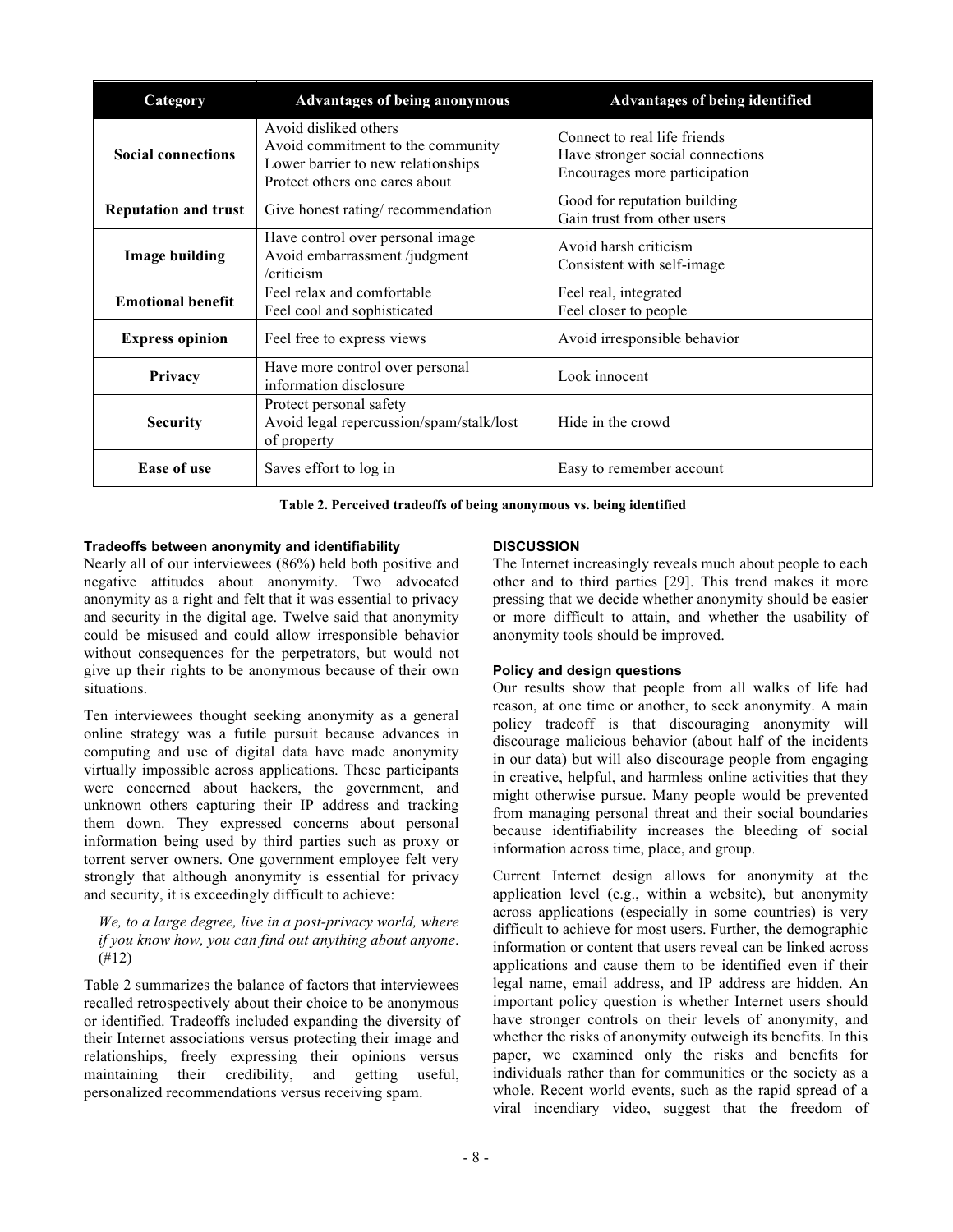individuals to act anonymously will need to be balanced against societal effects.

Forty-five percent of our interviewees expressed uncertainty about what might happen to them or their data online. They also did not have an accurate understanding of how their personal information could be accessed by others and which information would be disclosed. Interviewee #16 mentioned concerns about her practice of entering her telephone number in multiple accounts, and whether that behavior connected her multiple identities. She avoided using sites that did this.

*I think the threat for me is mostly that Google would accidentally associate my two accounts. (#16)*

Our findings suggest we should institute higher standards for telling people what use others are making of their data and what information is actually disclosed to others when they try to hide their identity via pseudonyms or other means (see [19, 21]). Interviewees noted the absence of user-friendly tools for achieving anonymity. Some complained that existing proxy servers were too slow or difficult to use. Others did not know how to use anonymity tools at all. If we want to support anonymity as an option online, then we must improve the usability of tools for achieving anonymity.

Online communities will sometimes want to offer anonymity for some or all members. Such communities will probably need to develop strong norms and moderation or sanctioning processes to support prosocial behavior and prevent destructive behavior [15]. Online pseudonyms allow users to build reputations inside single communities or websites such as eBay while keeping their real identities hidden. However, our interviewees sometimes wanted to build reputations across different online platforms. We suggest that new mechanisms might provide better solutions for users attempting to balance their safety concerns with their desire for widespread recognition.

# **LIMITATIONS AND FUTURE WORK**

Although the diverse demographic and technical skills of our sample provided us with a snapshot of anonymous Internet use in different cultures, government policy areas, and knowledge contexts, our sample was not a representative sample of the population of Internet users. Limited by our interview approach, we were also unable to examine how users' strategies align with their actual anonymity levels. Further research will require a more representative sample and a more fine-grained approach to find out how Internet users in general define and seek anonymity.

Our sample and the study design did not allow us to distinguish political from cultural factors in motivations for anonymity. People in countries whose governments censor the Internet say they execute self-censorship and may avoid seeking anonymity explicitly so as not to cast suspicion on

themselves [28], but cultural factors, such as a cultural belief in respect for authority, could be at work as well. IN our study, Chinese interviewees weighed relational factors especially heavily when choosing to hide their identity. They also were more suspicious than other interviewees about information being used against them by officials, vendors, and strangers, and many did not register on websites when they avoid doing so. Our finding echoes other work suggesting that Chinese users are particularly likely to falsify their identity on online social network sites [36]. This behavior could be due to political or cultural beliefs, or to biases in our sampling. In our future work we plan to investigate this question further.

#### **ACKNOWLEDGMENTS**

Support for this work was provided by NSF grants CNS1040801 and CNS1221006.

# **REFERENCES**

- 1. Ackerman, M.S., Cranor, L.F., and Reagle, J. Privacy in e-commerce: examining user scenarios and privacy preferences. *Proc. of the 1st ACM conference on Electronic commerce*, (1999), 1–8.
- 2. Albrechtsen, E. A qualitative study of users' view on information security. *Computers & Security 26*, 4 (2007), 276–289.
- 3. Bargh, J.A., McKenna, K.Y.A., and Fitzsimons, G.M. Can You See the Real Me ? Activation and Expression of the " True Self " on the Internet. *Journal of social issues 58*, 1 (2002), 33–48.
- 4. Berendt, B. Privacy in e-commerce: Stated preferences vs. actual behavior. *Communications of the ACM 48*, 4 (2005), 101–106.
- 5. Bernstein, M.S., Monroy-Hernández, A., Harry, D., André, P., Panovich, K., and Vargas, G. 4chan and/b: An Analysis of Anonymity and Ephemerality in a Large Online Community. *Proc. of ICWSM 2011,* AAAI Press (2011), 50-57.
- 6. Chen, K. and Rea, A. Protecting personal information online: A survey of user privacy concerns and control techniques. *Journal of Computer Information Systems 44*, 4 (2004), 85–92.
- 7. Christopherson, K.M. The positive and negative implications of anonymity in Internet social interactions. *Computers in Human Behavior 23*, 6(2007), 3038–3056.
- 8. Coleman, E.G. and Golub, A. Hacker practice. *Anthropological Theory 8*, 3 (2008), 255–277.
- 9. Conti, G. and Sobiesk, E. An honest man has nothing to fear: user perceptions on web-based information disclosure. *SOUPS*, (2007), 112–121.
- 10.Corbin, J.M. and Strauss, A.L. *Basics of qualitative research: Techniques and procedures for developing grounded theory*. Sage Publications, Inc, 2008.